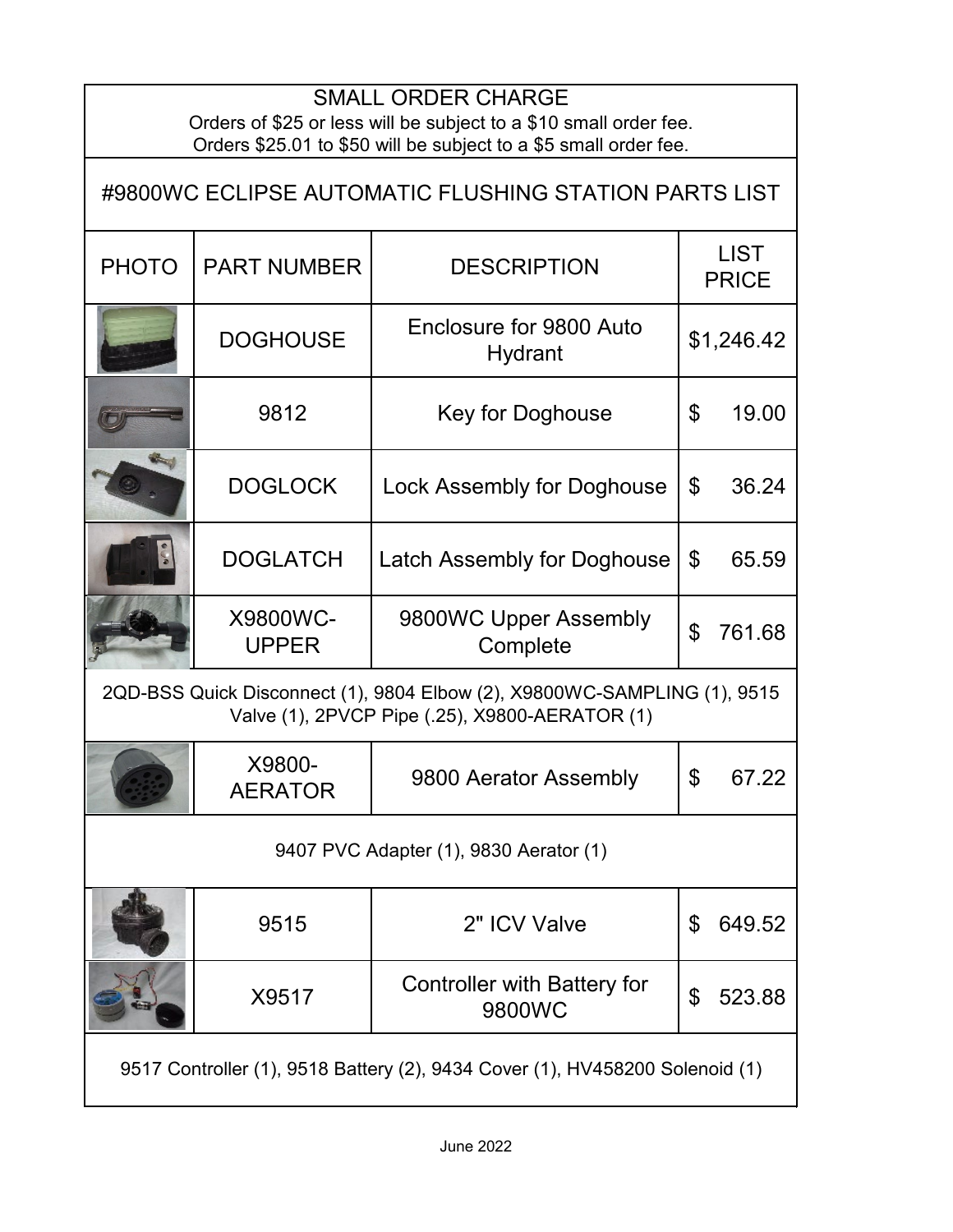|                                                                                                                                          | 9434                        | <b>Controller Cover Button</b>                                               | \$             | 9.71                        |
|------------------------------------------------------------------------------------------------------------------------------------------|-----------------------------|------------------------------------------------------------------------------|----------------|-----------------------------|
|                                                                                                                                          | 2QD-BSS                     | 2" Stainless Steel Disconnect-<br>Type B                                     | $\mathfrak{P}$ | 149.92                      |
|                                                                                                                                          | X66-PETCOCK                 | <b>Stainless Steel Petcock</b><br>Assembly<br>(Specify 9800WC when ordering) | \$             | 74.00                       |
| 66S01 Body (1), 66S08 O-ring (1), 66S02 Nut (1), 66S03 Plunger (1), 66S10 (O-ring<br>(1), 66S04 Pin (1), 66S05 Nozzle (1), 66S22 Cap (1) |                             |                                                                              |                |                             |
|                                                                                                                                          | 66S22                       | Petcock Plastic Cap                                                          | \$             | 1.33                        |
|                                                                                                                                          | X9800WC-<br><b>SAMPLING</b> | 9800WC Sampling Point<br>Complete                                            | \$             | 87.36                       |
| 1/4 x 1/8SHB Bushing (1), X66-PETCOCK (1)                                                                                                |                             |                                                                              |                |                             |
|                                                                                                                                          | 9435                        | <b>Sampling Point Cover</b>                                                  | \$             | 1.54                        |
|                                                                                                                                          | 9805                        | 2" Clamp                                                                     | \$             | 29.73                       |
|                                                                                                                                          | 9821                        | Machine Screw for 9805<br>Clamp                                              | \$             |                             |
|                                                                                                                                          | 9801                        | Floor for 9800WC Auto<br><b>Flusher</b>                                      | \$             | 215.90                      |
|                                                                                                                                          | 2QD-FSS                     | 2" Stainless Steel Disconnect-<br>Type F                                     | $\mathfrak{P}$ | 118.58                      |
| #9800WC ECLIPSE AUTOMATIC OPTIONS PARTS LIST                                                                                             |                             |                                                                              |                |                             |
| <b>PHOTO</b>                                                                                                                             | <b>PART NUMBER</b>          | <b>DESCRIPTION</b>                                                           |                | <b>LIST</b><br><b>PRICE</b> |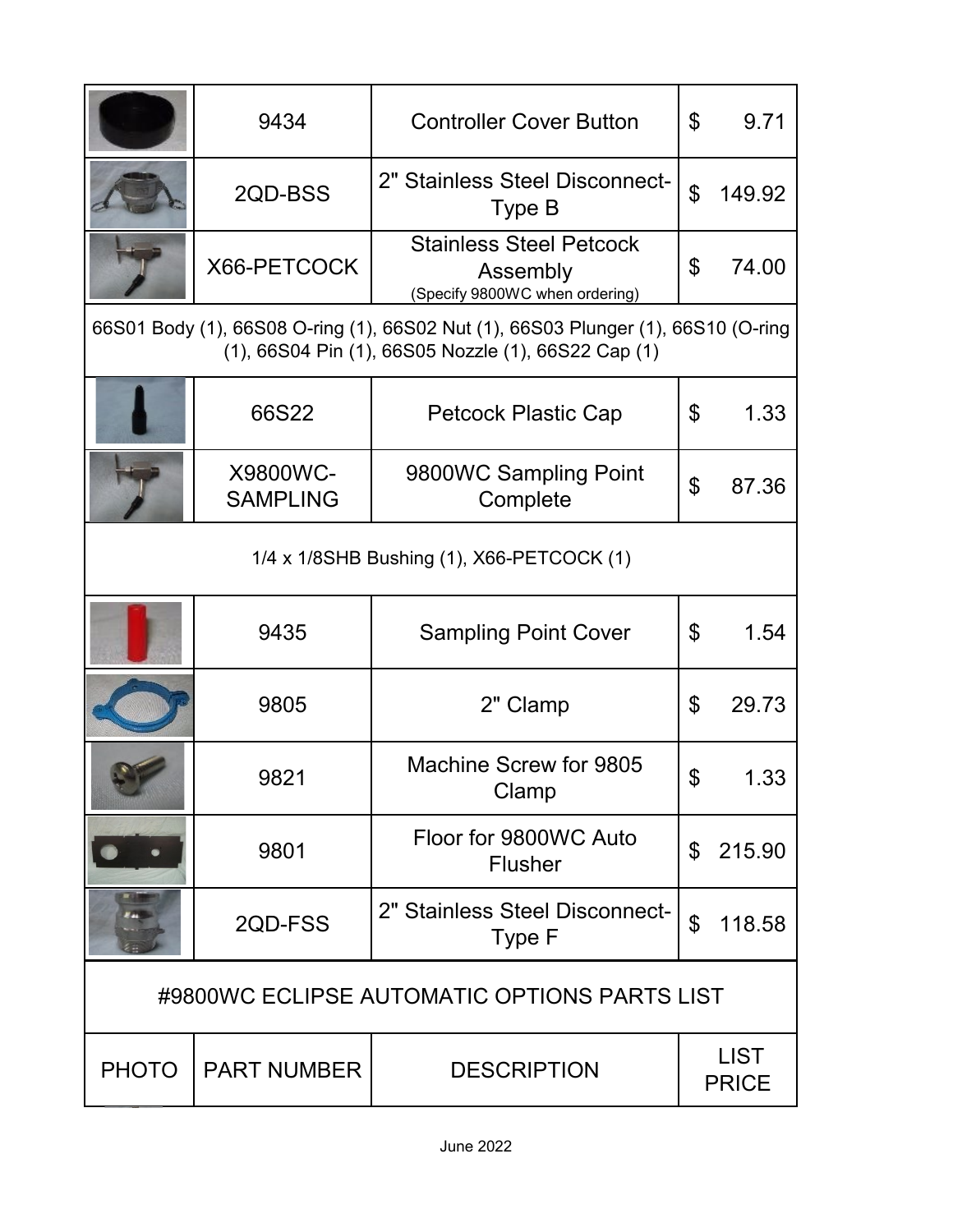|                                                                 | 9815                         | 9800 Dechlorinator Basket                                                                                           | \$             | 125.00      |
|-----------------------------------------------------------------|------------------------------|---------------------------------------------------------------------------------------------------------------------|----------------|-------------|
|                                                                 | X9869                        | <b>Siphon Dechlorination</b>                                                                                        | $\mathfrak{L}$ | 410.00      |
|                                                                 | 9529                         | <b>Controller with Solar Panel</b>                                                                                  | \$             | 368.00      |
|                                                                 | X9530                        | <b>Bluetooth Controller Complete</b>                                                                                | \$             | 410.00      |
| 9530 Bluetooth Controller (1), 9531 Battery (2), 9434 Cover (1) |                              |                                                                                                                     |                |             |
|                                                                 | 9531                         | <b>Battery for Bluetooth</b>                                                                                        | \$             | 47.36       |
|                                                                 | Z9800WC-<br><b>BLUETOOTH</b> | <b>Bluetooth Controller 9800WC</b><br>Retrofit                                                                      | $\mathfrak{P}$ | 410.00      |
|                                                                 |                              |                                                                                                                     |                |             |
|                                                                 |                              | 2" ICV VALVE PARTS LIST (6 bolts on bonnet)                                                                         |                |             |
| <b>PHOTO</b>                                                    | <b>PART NUMBER</b>           | <b>DESCRIPTION</b>                                                                                                  | <b>PRICE</b>   | <b>LIST</b> |
|                                                                 | HV374500                     | 9515 Diaphragm                                                                                                      | \$             | 170.36      |
|                                                                 | X380600                      | 9515 Bonnet Complete                                                                                                | \$             | 320.67      |
|                                                                 |                              | HV380600 Bonnet (1), HV561200 Knob (1), HV561500 Bleed Screw (1), HV371600<br>E-Clip (1), HV560800 Flow Control (1) |                |             |
|                                                                 | HV881600                     | <b>Controller Holder</b>                                                                                            | \$             | 38.25       |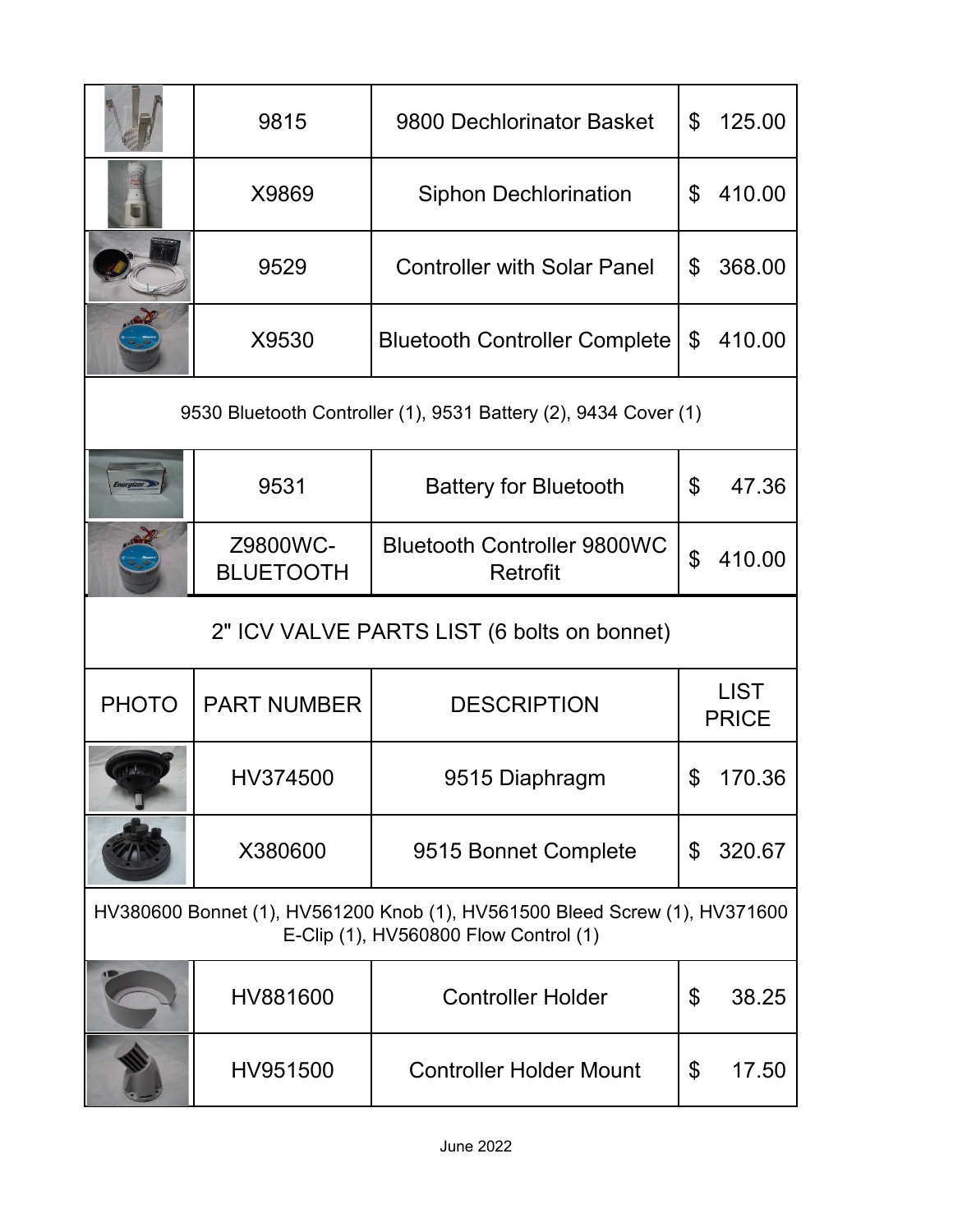|                                                                                | HV561500           | 9515 Bleed Screw                            | $\mathfrak{L}$              | 27.42  |  |
|--------------------------------------------------------------------------------|--------------------|---------------------------------------------|-----------------------------|--------|--|
|                                                                                | HV561200           | 9515 Flow Control Knob                      | \$                          | 27.45  |  |
|                                                                                | HV366700           | 9515 Bonnet Bolt<br>(requires 6 per Bonnet) | \$                          | 30.19  |  |
|                                                                                | HV371600           | 9515 E-Clip Retainer                        | $\boldsymbol{\mathsf{S}}$   | 4.82   |  |
|                                                                                | HV560800           | 9515 Flow Control                           | \$                          | 64.45  |  |
|                                                                                | HV365400           | 9515 Valve Spring                           | \$                          | 12.99  |  |
|                                                                                | HV365900           | 9515 Diaphragm Support                      | \$                          | 13.03  |  |
|                                                                                | HV365500           | 9515 Valve Body                             | $\mathfrak{L}$              | 482.06 |  |
| OLD STYLE 2" PGV VALVE PARTS LIST (12 screws on bonnet)                        |                    |                                             |                             |        |  |
| PHOTO                                                                          | <b>PART NUMBER</b> | <b>DESCRIPTION</b>                          | <b>LIST</b><br><b>PRICE</b> |        |  |
|                                                                                | HV415600           | 9516 Diaphragm                              | \$                          | 165.71 |  |
|                                                                                | X415500            | 9516 Bonnet Complete                        | \$                          | 233.53 |  |
| HV415500 Bonnet, HV412700 Knob, HV427100 Bleed Screw, HV414600 Flow<br>Control |                    |                                             |                             |        |  |
|                                                                                | HV427100           | 9516 Bleed Screw                            | \$                          | 27.42  |  |